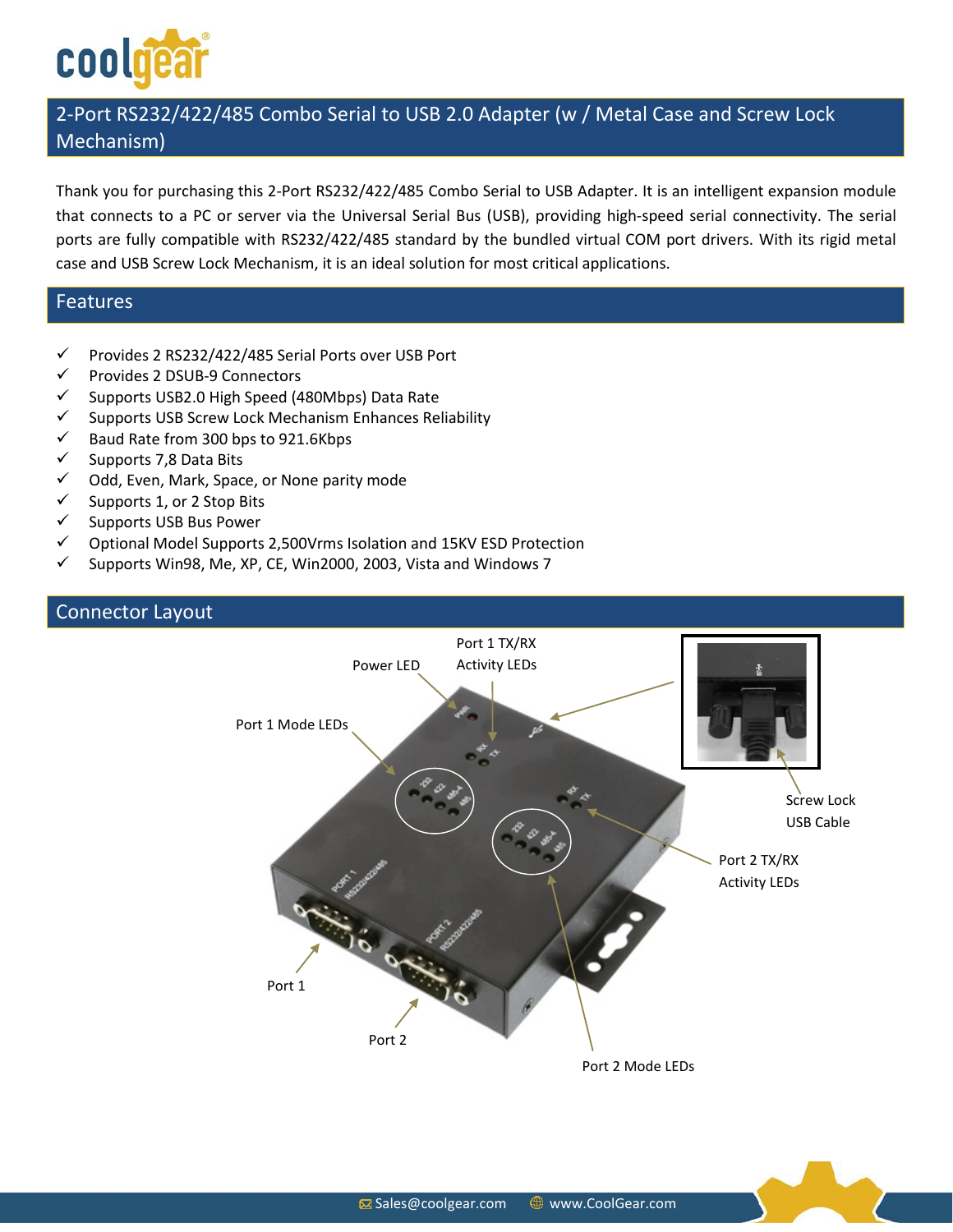

#### Mode Switch Settings

There are two 4-pin DIP switches on the back side of the box for Port 1 and Ports 2. Each of them has 4 switch pins on it. Pin 1 to 2 (marked as M1 and M0) were used to set the RS232, RS422 or RS485 modes. The Pin 3 and 4 (marked as TERM ON) are used to Enable (ON) or Disable (OFF) the termination resistors for RS422/485 modes.

## Port 1, 2 DIP Switches:



The DIP switch pin 3 and 4 are used to enable/disable the 1KΩ termination resistors of RXD+ and RXD- of the RS422 receivers. The Pin 3 controls the resistor from RXD+ to VCC and pin 4 controls the resistor from RXD- to GND. The factory default settings already connected two 150KΩ resistors for RXD+ (to VCC) and RXD- (to GND), these two 1KΩ resistors will be added in parallel connection with the existed 150KΩ resistors relatively if enabled.



#### Mode Settings: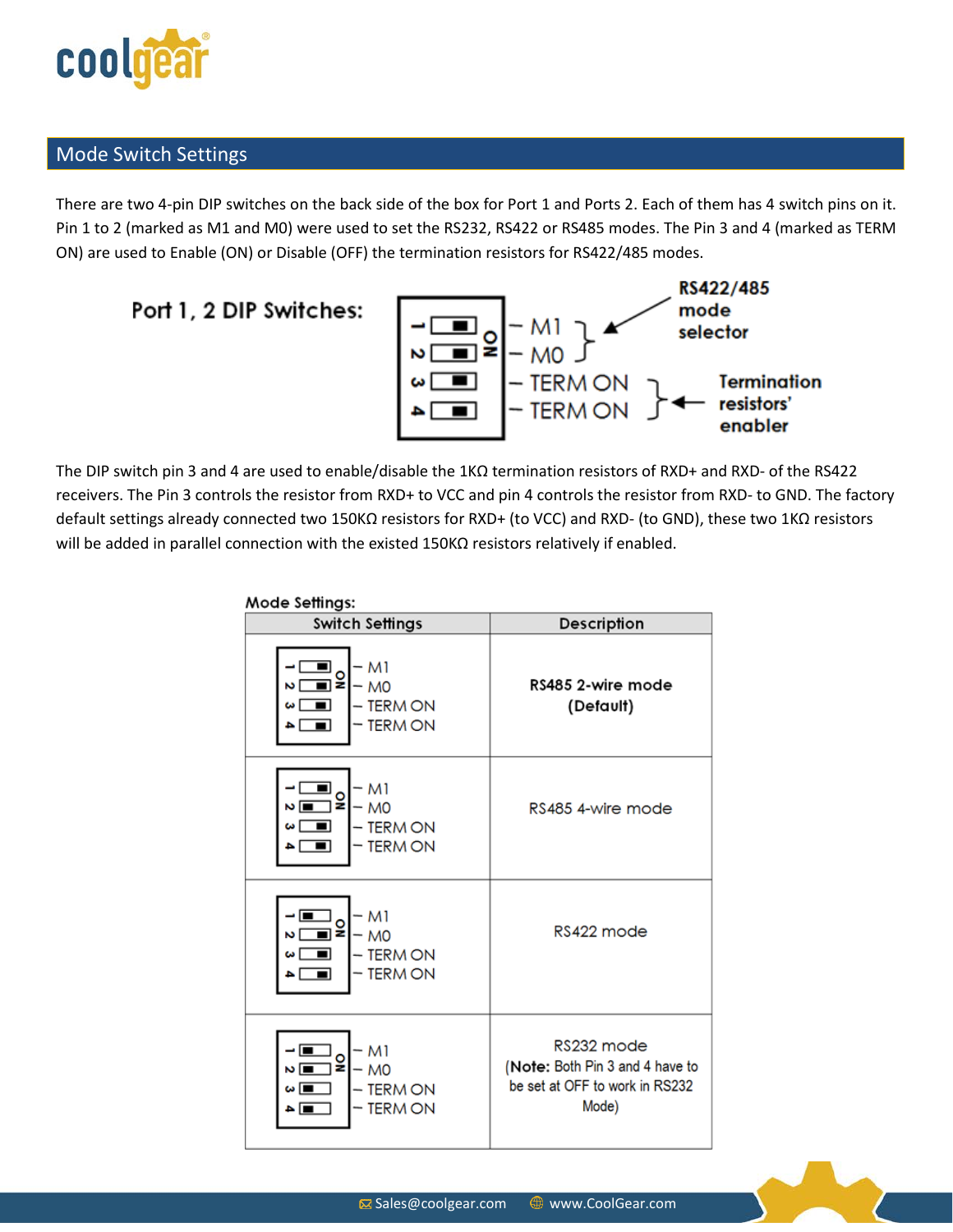

### Installing Drivers

The [RS-232 Multi Serial Adapter](http://www.coolgear.com/product/rs232422485-to-usb-2-0-serial-adapter-combo) can be hot-plugged to the USB port of your computer due to the specifications of USB. It supports the following operating systems. The drivers are shipped in the following folder on the supplied driver CD.

These instructions are for installing the drivers from the CD supplied with the product. If you are installing drivers for Win98, ME, 2000 or XP, when prompted for the location of the drivers, specify your CD-ROM drive and the locations according to the following table:





#### Installing Serial Port Drivers for Windows XP and 2000

- Insert the Driver CD supplied with the Adapter
- Connect the USB cable, the "Add New Hardware Wizard" appears. Click Next.
- Select "Search for the best driver for your device" and click **Next**.
- Assume the CD-ROM is drive E:, select "Specify a location" and browse to the following folder: **E:\USB\_to\_IO\FTDI\Win2000\_XP\_2003**

**E:\USB\_to\_IO\FTDI\Win98\_ME**



- Click **Next.** Windows will then copy the driver files.
- Click **Finish** to complete the driver installation.
- After installing the drivers, Windows will detect the new COM ports and will begin to initialize them. Your new COM ports, numbered sequentially following the existing ports in your system, and they are now ready!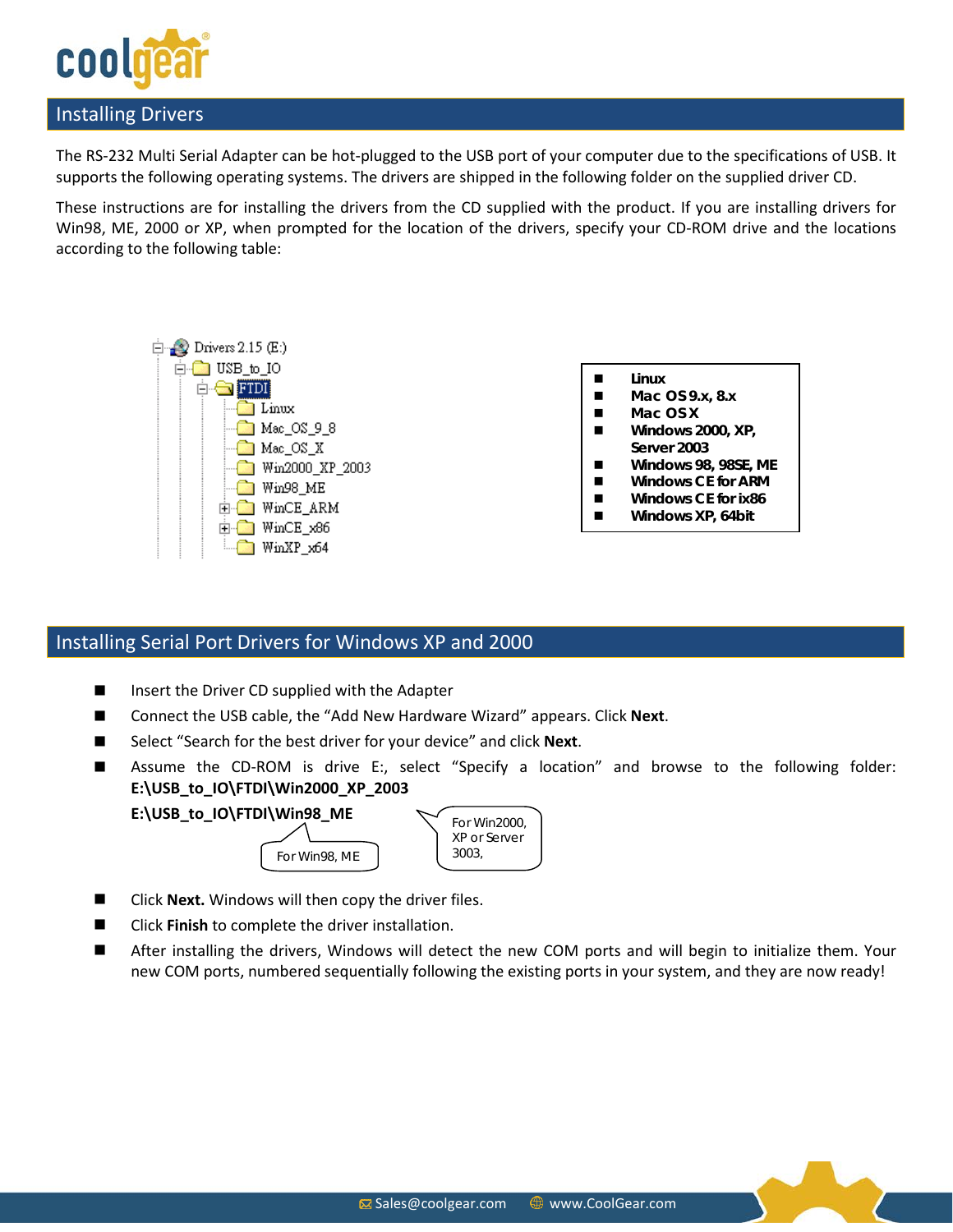

# RS232 Mode Male DB9 Pin Assignments



| Pins<br>9 | Signal     |
|-----------|------------|
| 1         | <b>DCD</b> |
| 2         | RXD        |
| 3         | TXD        |
| 4         | <b>DTR</b> |
| 5         | <b>GND</b> |
| 6         | <b>DSR</b> |
| 7         | RTS        |
| 8         | <b>CTS</b> |
| 9         | RI         |
|           |            |

DB9(Male) to DB9(Male) Wiring

|                       | DB9(USB Adapter) DB9(Serial Device) |
|-----------------------|-------------------------------------|
| 1 DCD $\triangleleft$ | DCD                                 |
| 2 RXD                 | 2 RXD                               |
| TXD<br>3              | <b>TXD</b>                          |
| 4 DTR                 | <b>DTR</b>                          |
| 5 GND                 | <b>GND</b>                          |
| 6 DSR                 | <b>DSR</b>                          |
| 7 RTS                 | <b>RTS</b>                          |
| 8 CTS                 | CTS                                 |

RS422/485 Modes Male DB9 Pin Assignment

**DB9-Male Pin Assignment:** 



| 9 Pins      | Signal            |  |
|-------------|-------------------|--|
| $\mathbf 1$ | TXD-<br>$(DATA-)$ |  |
| 2           | TXD+ (DATA+)      |  |
| 3           | RXD+              |  |
| 4           | $RXD-$            |  |
| 5           | GND               |  |
| 6           | ΝC                |  |
| 7           | ΝC                |  |
| 8           | ΝC                |  |
| q           | ΝC                |  |

 $NC = No connection$